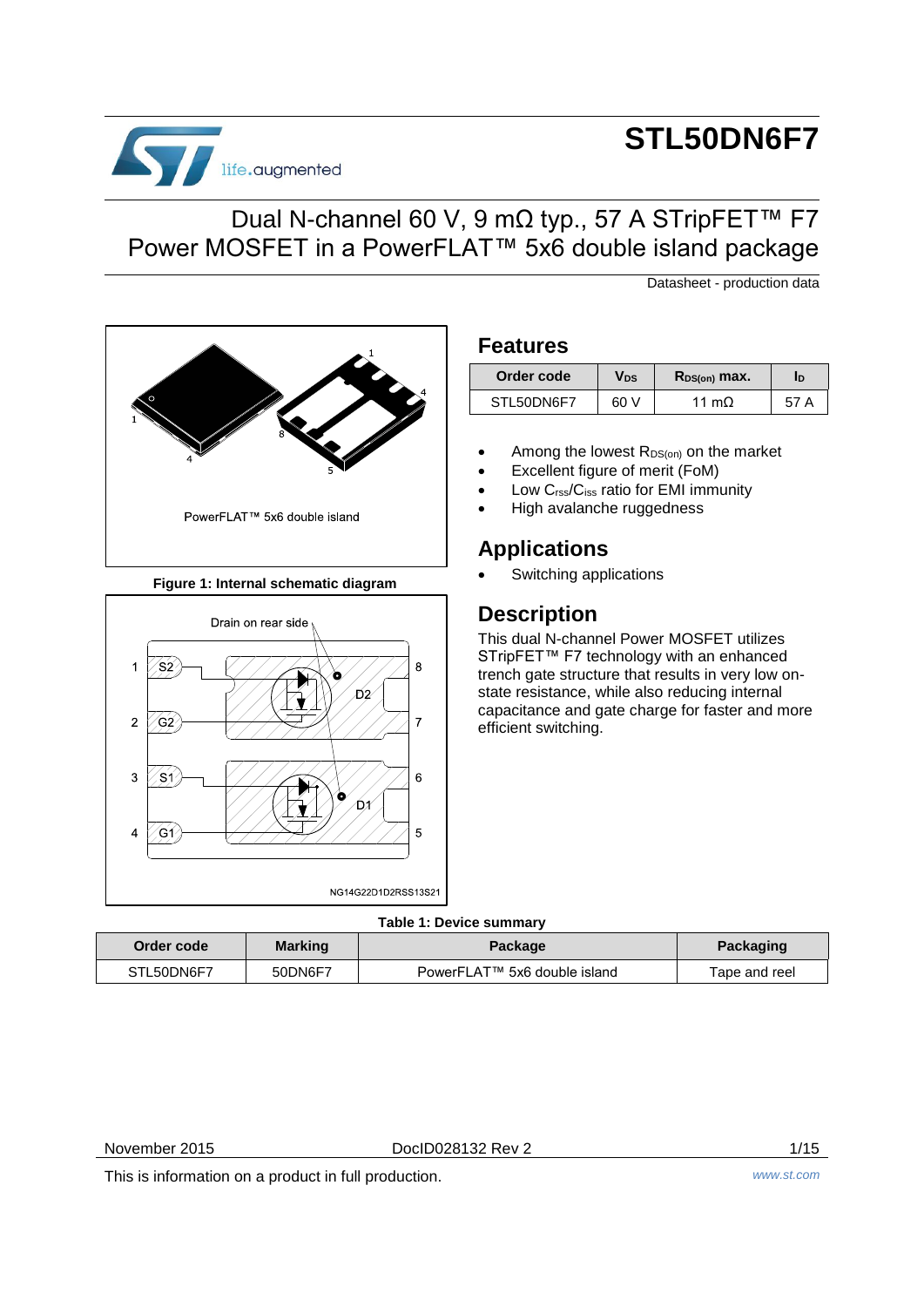# **Contents**

| $\mathbf 1$             |     |                                                         |  |
|-------------------------|-----|---------------------------------------------------------|--|
| 2 <sup>1</sup>          |     |                                                         |  |
|                         | 2.1 |                                                         |  |
| $\mathbf{3}$            |     |                                                         |  |
| $\overline{\mathbf{4}}$ |     |                                                         |  |
|                         | 4.1 | PowerFLAT 5x6 double island type R package information9 |  |
|                         | 4.2 |                                                         |  |
| 5                       |     |                                                         |  |



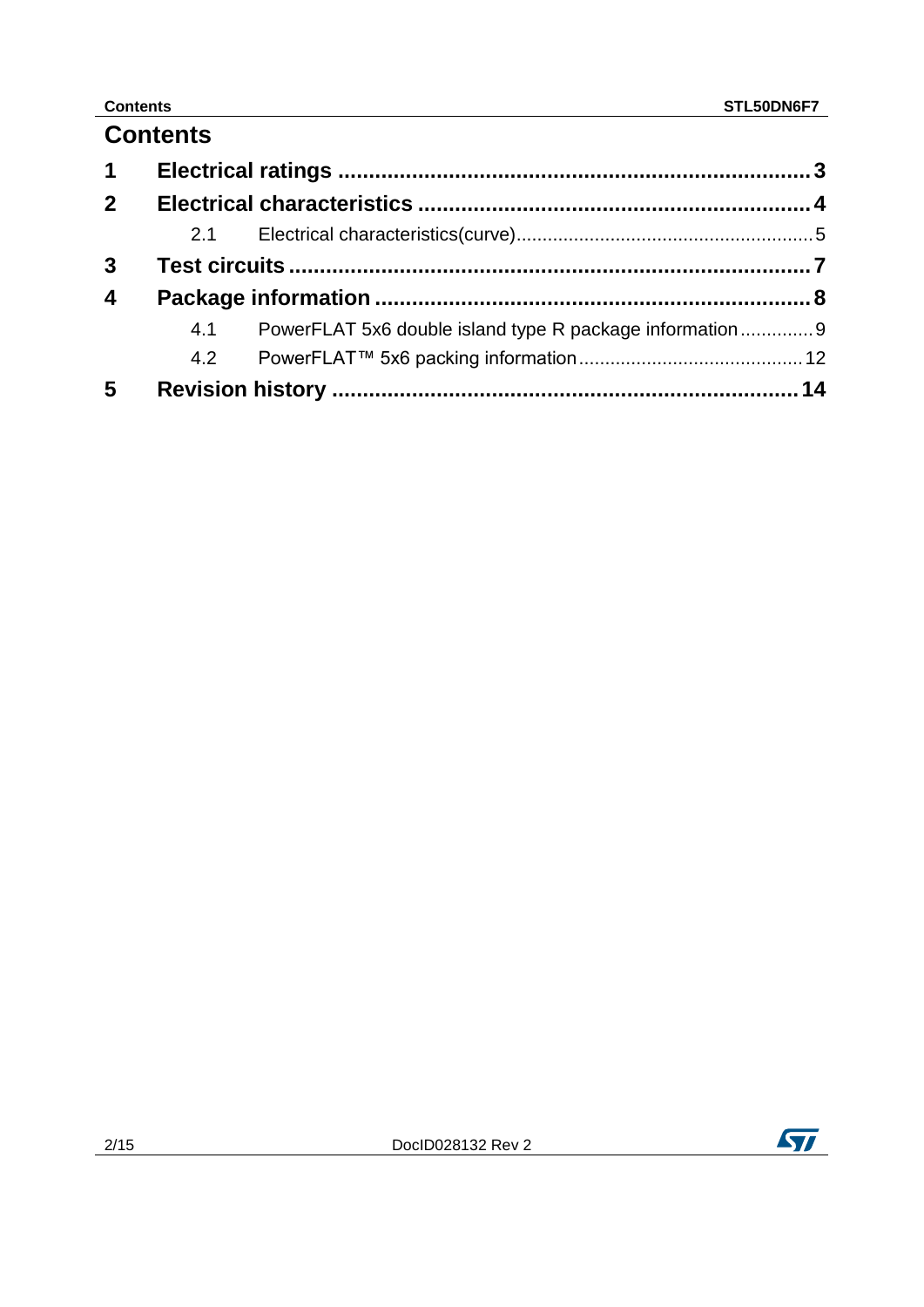# **1 Electrical ratings**

**Table 2: Absolute maximum ratings**

<span id="page-2-5"></span><span id="page-2-0"></span>

| <b>Symbol</b>                   | <b>Parameter</b>                                                    | Value        | Unit |
|---------------------------------|---------------------------------------------------------------------|--------------|------|
| <b>V<sub>DS</sub></b>           | Drain-source voltage                                                | 60           | V    |
| $V_{GS}$                        | Gate source voltage                                                 | ±20          | V    |
| $I_D(1)$                        | Drain current (continuous) at $T_c = 25 °C$                         | 57           |      |
|                                 | Drain current (continuous) at $T_c = 100 °C$                        | 41           | A    |
| $Im^{(1)(2)}$                   | Drain current (pulsed)                                              | 228          | A    |
| $\mathsf{I}_{\mathsf{D}}^{(3)}$ | Drain current (continuous) at $T_{\text{pcb}} = 25 \text{ °C}$      | 15           |      |
|                                 | Drain current(continuous) at $T_{\text{pcb}} = 100 \text{ °C}$      | 11           | A    |
| $Im^{(2)(3)}$                   | Drain current (pulsed)                                              | 60           | A    |
|                                 | Total dissipation at $T_c = 25 °C$                                  | 62.5         | W    |
| $P$ <sub>TOT</sub>              | Total dissipation at $T_{\text{pcb}} = 25 \text{ }^{\circ}\text{C}$ | 4.8          |      |
| $T_J$                           | Operating junction temperature                                      | $-55$ to 175 |      |
| $T_{\text{stg}}$                | Storage temperature                                                 |              | °C   |

### **Notes:**

<span id="page-2-1"></span> $(1)$ This value is rated according to  $R_{thj-c}$ 

<span id="page-2-3"></span>(2)Pulse width limited by safe operating area.

<span id="page-2-2"></span> $^{(3)}$ This value is rated according to  $R_{thj-pcb}$ 

## **Table 3: Thermal data**

| <b>Symbol</b>              | <b>Parameter</b>                 | <b>Value</b> | Unit |
|----------------------------|----------------------------------|--------------|------|
| R <sub>thi-case</sub>      | Thermal resistance junction-case | 2.4          | °C/W |
| $R_{\text{thj-pcb}}^{(1)}$ | Thermal resistance junction-pcb  | 31.3         | °C/W |

## **Notes:**

<span id="page-2-4"></span> $(1)$ When mounted on FR-4 board of 1inc2, 2oz Cu,  $t < 10$  sec

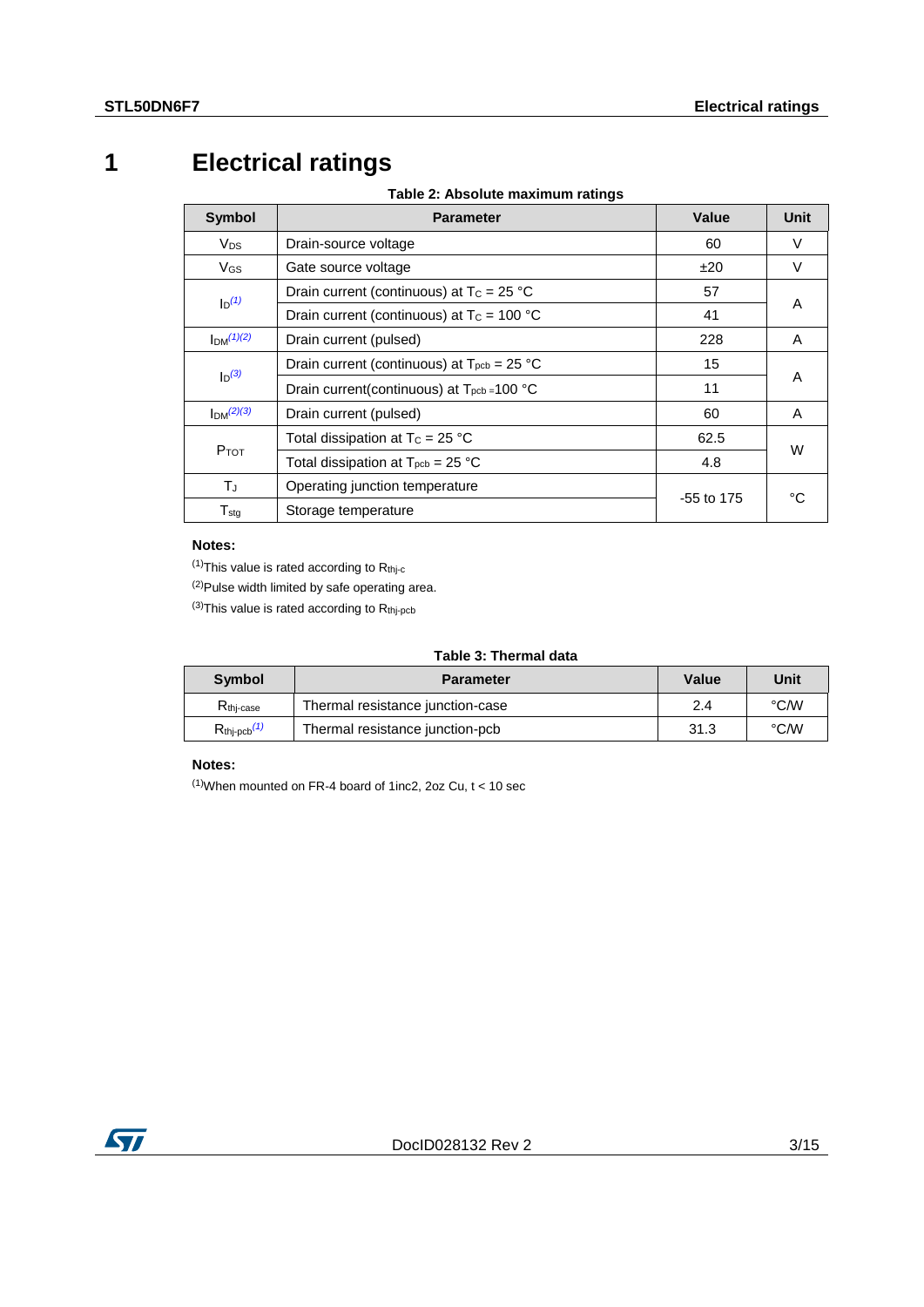# **2 Electrical characteristics**

<span id="page-3-0"></span> $(Tc = 25 °C$  unless otherwise specified)

|                         | 1896 - 911/911 3886               |                                           |      |      |      |             |
|-------------------------|-----------------------------------|-------------------------------------------|------|------|------|-------------|
| <b>Symbol</b>           | <b>Parameter</b>                  | <b>Test conditions</b>                    | Min. | Typ. | Max. | <b>Unit</b> |
| $V_{(BR)DSS}$           | Drain-source breakdown voltage    | $V_{GS} = 0 V$ , $I_{D} = 1 mA$           | 60   |      |      | V           |
| <b>I</b> <sub>DSS</sub> | Zero gate voltage drain current   | $V_{DS} = 60 V$ , $V_{GS} = 0 V$          |      |      |      | μA          |
| lgss                    | Gate-body leakage current         | $V_{DS} = 0 V$ , $V_{GS} = 20 V$          |      |      | 100  | nA          |
| $V$ <sub>GS(th)</sub>   | Gate threshold voltage            | $V_{DS}$ = $V_{GS}$ , $I_D$ = 250 $\mu$ A | 2    |      | 4    | V           |
| $R_{DS(on)}$            | Static drain-source on-resistance | $V_{GS}$ = 10 V, $I_D$ = 7.5 A            |      | 9    | 11   | $m\Omega$   |

## **Table 4: On /off states**

| Table 5: Dynamic |  |  |
|------------------|--|--|
|------------------|--|--|

| <b>Symbol</b>      | <b>Parameter</b>                | <b>Test conditions</b>                                      | Min. | Typ. | Max. | Unit |
|--------------------|---------------------------------|-------------------------------------------------------------|------|------|------|------|
| $C$ <sub>iss</sub> | Input capacitance               |                                                             | -    | 1035 |      | pF   |
| C <sub>oss</sub>   | Output capacitance              | $V_{DS} = 30V$ , f = 1 MHz, $V_{GS} = 0 V$                  |      | 450  |      | pF   |
| C <sub>rss</sub>   | Reverse transfer<br>capacitance |                                                             |      | 53   |      | рF   |
| $Q_{g}$            | Total gate charge               | $V_{DD} = 30$ V, $I_D = 15$ A,                              |      | 17   |      | nC   |
| $Q_{gs}$           | Gate-source charge              | $V$ <sub>GS</sub> = 10 V                                    |      | 5.7  |      | nC   |
| $Q_{\text{qd}}$    | Gate-drain charge               | (see Figure 14: "Test circuit for<br>gate charge behavior") |      | 5.7  |      | nС   |

**Table 6: Switching times**

| <b>Symbol</b> | <b>Parameter</b>    | <b>Test conditions</b>               | Min. | Typ. | Max. | Unit |
|---------------|---------------------|--------------------------------------|------|------|------|------|
| $t_{d(on)}$   | Turn-on delay time  | $V_{DD} = 30V$ , $I_D = 7.5 A$ ,     |      | 14.5 |      | ns   |
| tr            | Rise time           | $R_G = 4.7 \Omega$ , $V_{GS} = 10 V$ |      | 15.3 |      | ns   |
| $t_{d(off)}$  | Turn-off delay time | (see Figure 13: "Test circuit for    | -    | 19.4 |      | ns   |
| tŧ            | Fall time           | resistive load switching times"      | -    | 8    |      | ns   |

### **Table 7: Source-drain diode**

| Symbol                  | <b>Parameter</b>         | <b>Test conditions</b>                                                                      | Min. | Typ. | Max. | Unit |
|-------------------------|--------------------------|---------------------------------------------------------------------------------------------|------|------|------|------|
| $V_{SD}$ <sup>(1)</sup> | Forward on voltage       | $I_{SD} = 15$ A, $V_{GS} = 0$ V                                                             |      |      | 1.2  |      |
| $t_{rr}$                | Reverse recovery time    | $I_{SD} = 15$ A, di/dt = 100 A/us,                                                          |      | 26.8 |      | ns   |
| $Q_{rr}$                | Reverse recovery charge  | $V_{DD} = 48 V$                                                                             |      | 14.2 |      | nС   |
| <b>IRRM</b>             | Reverse recovery current | (see Figure 15: "Test circuit for<br>inductive load switching and<br>diode recovery times") |      | 1.06 |      | А    |

### **Notes:**

<span id="page-3-1"></span> $^{(1)}$ Pulsed: pulse duration = 300 µs, duty cycle 1.5%

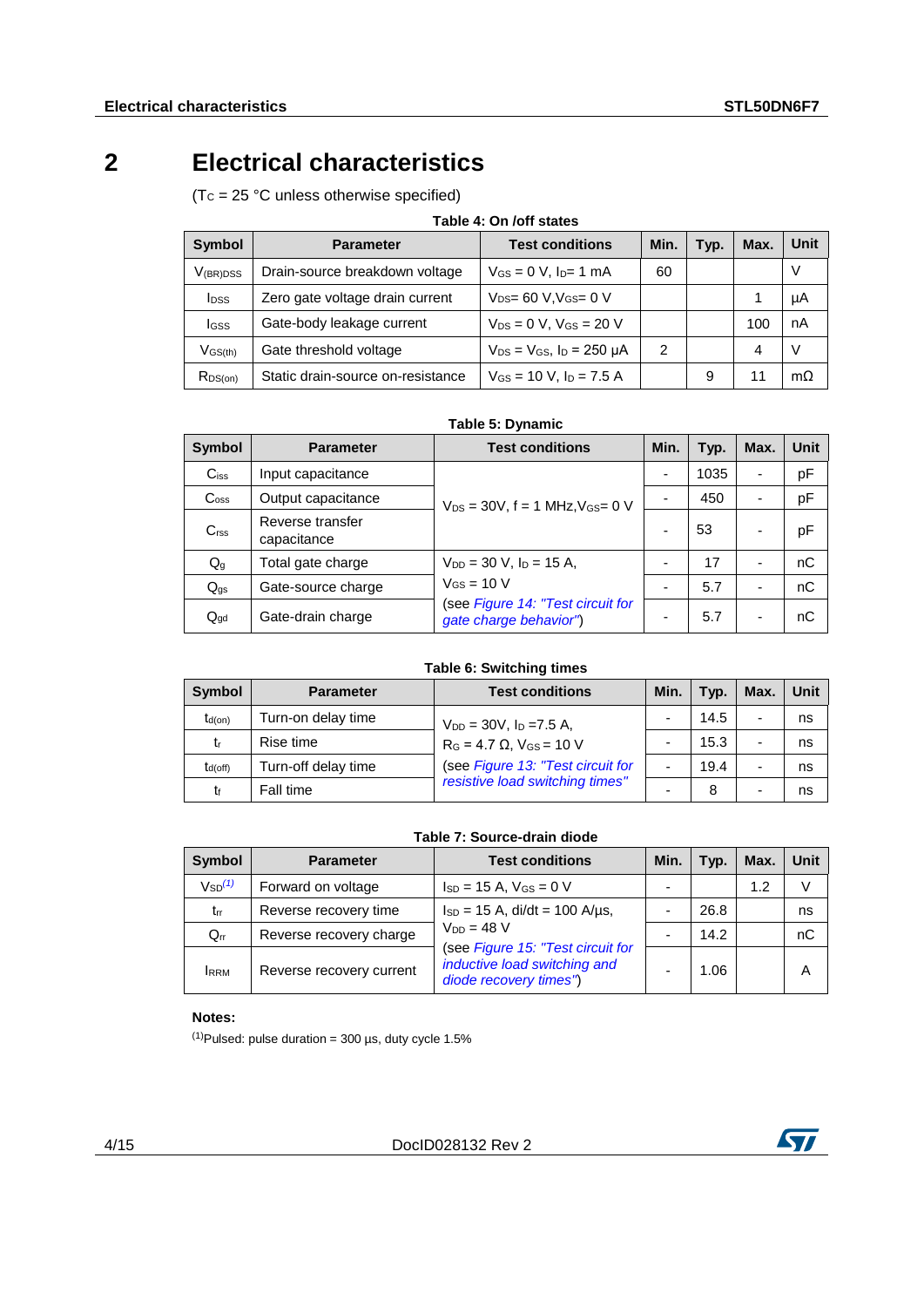<span id="page-4-0"></span>





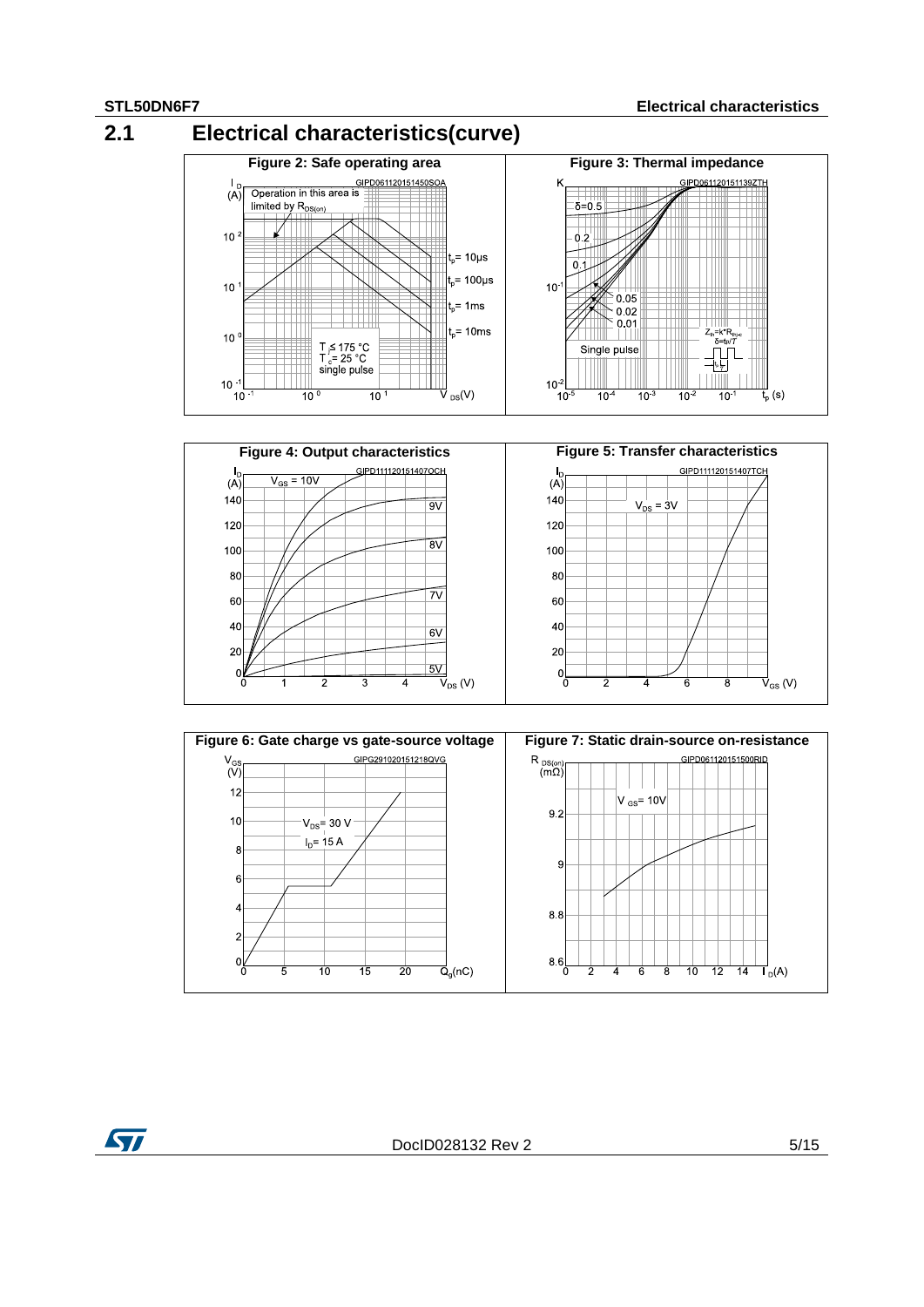## **Electrical characteristics STL50DN6F7**









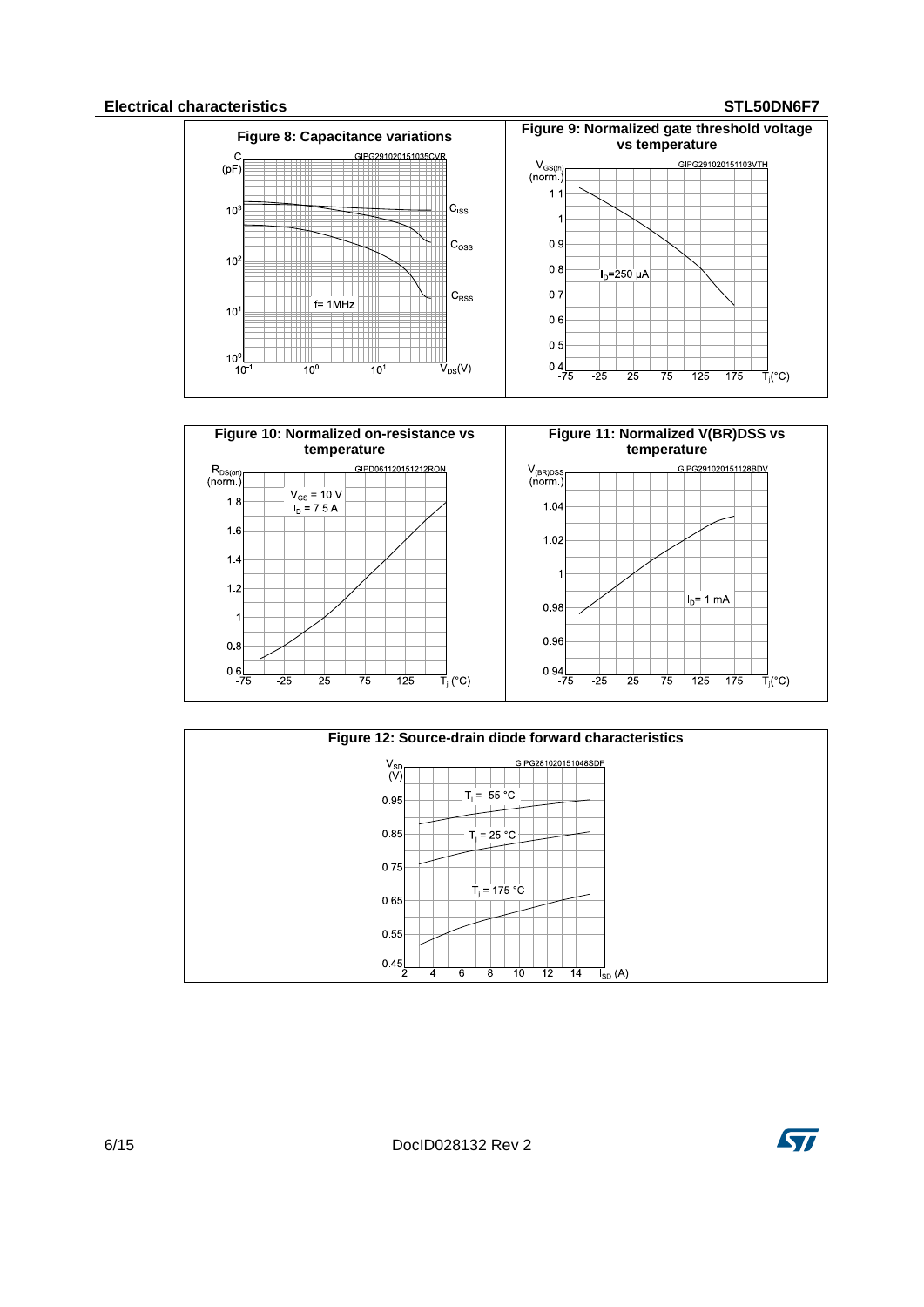ST

# **3 Test circuits**

<span id="page-6-2"></span><span id="page-6-1"></span><span id="page-6-0"></span>

<span id="page-6-3"></span>



DocID028132 Rev 2 7/15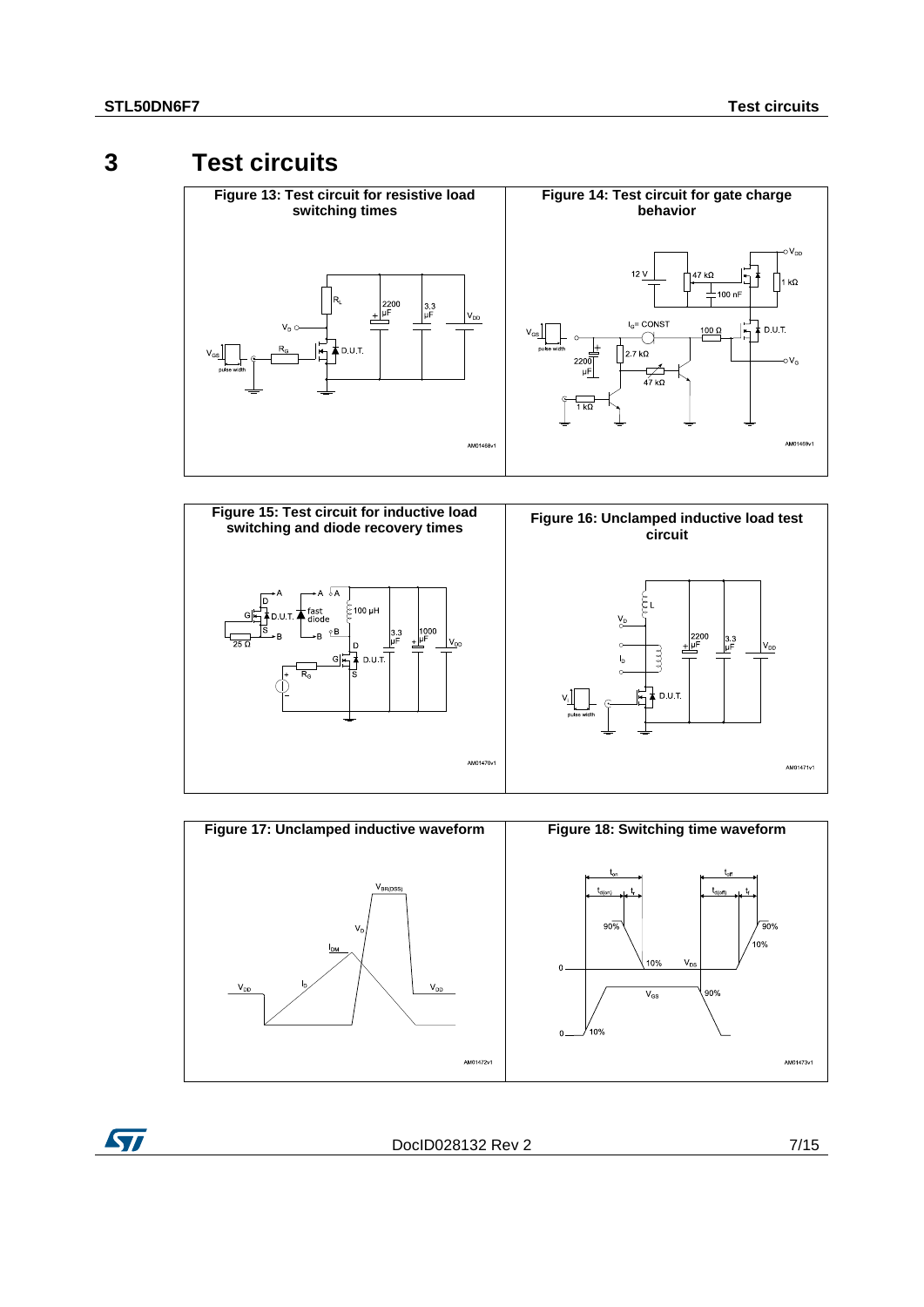# **4 Package information**

<span id="page-7-0"></span>In order to meet environmental requirements, ST offers these devices in different grades of ECOPACK® packages, depending on their level of environmental compliance. ECOPACK® specifications, grade definitions and product status are available at: *www.st.com*. ECOPACK<sup>®</sup> is an ST trademark.

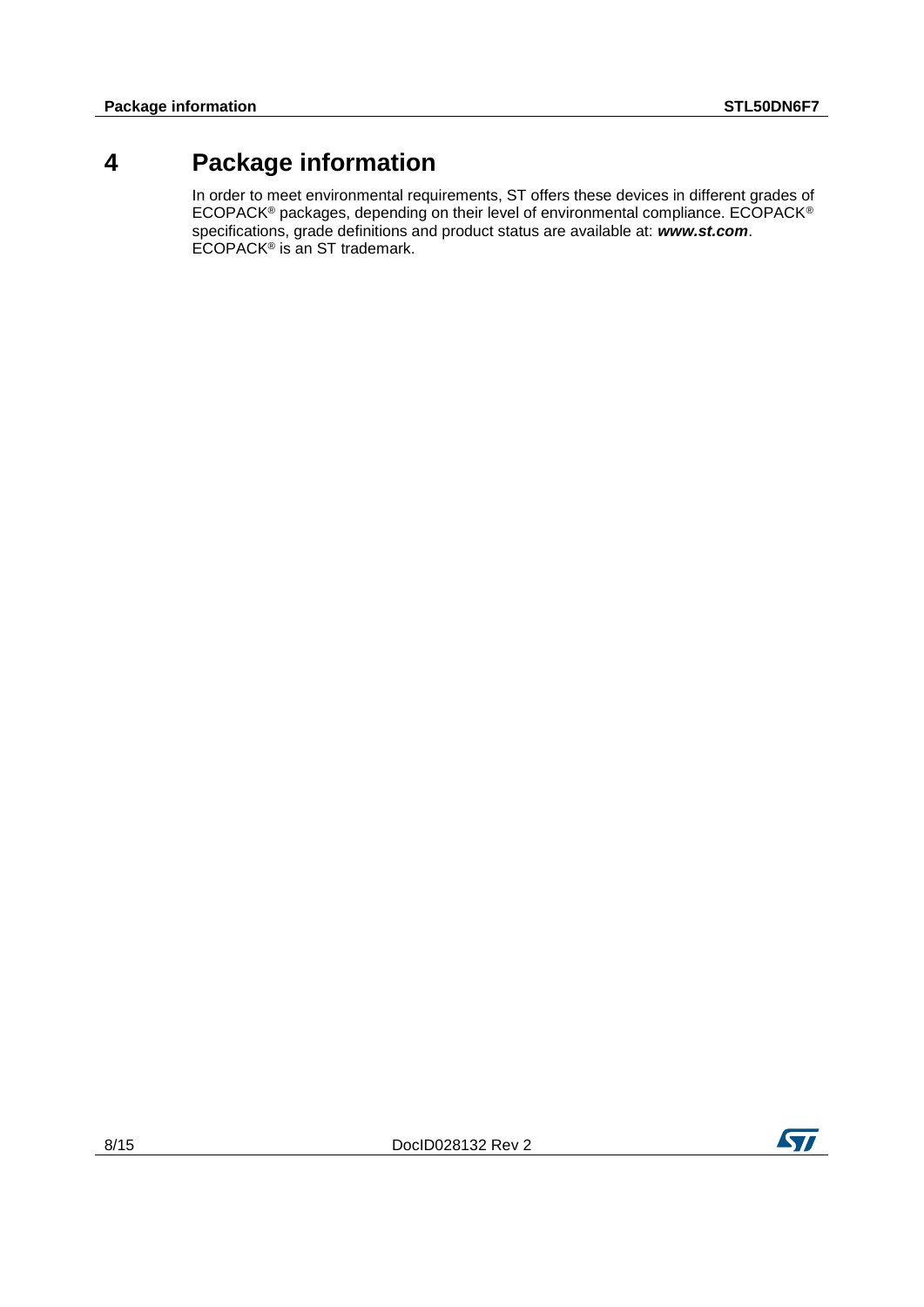# <span id="page-8-0"></span>**Figure 19: PowerFLAT™ 5x6 double island type R package outline** BOTTOM VIEW  $D4$ D<sub>6</sub>  $E4$ 15 6  $\overline{7}$ 8 ī  $\mathbb{E}^{\infty}$  $\Xi$  $\overline{\Box}$  $-D2$ E2  $E$  $\lim_{n\to\infty}$ 입.  $\pm$  (x4)  $\pm$  $-\frac{3}{e(x6)}$  2  $\overline{4}$  $\overline{1}$  $D5(x4)$  $b(x8)$ -D3  $\overline{+}$  A  $\overline{-}$  $-12$ SIDE VIEW  $\frac{1}{4}$  $8x \perp1$  $\mathbb{C}$  $\sqcup$ TOP VIEW 8256945\_D.I.\_typeR\_R14

# **4.1 PowerFLAT 5x6 double island type R package information**

DocID028132 Rev 2 9/15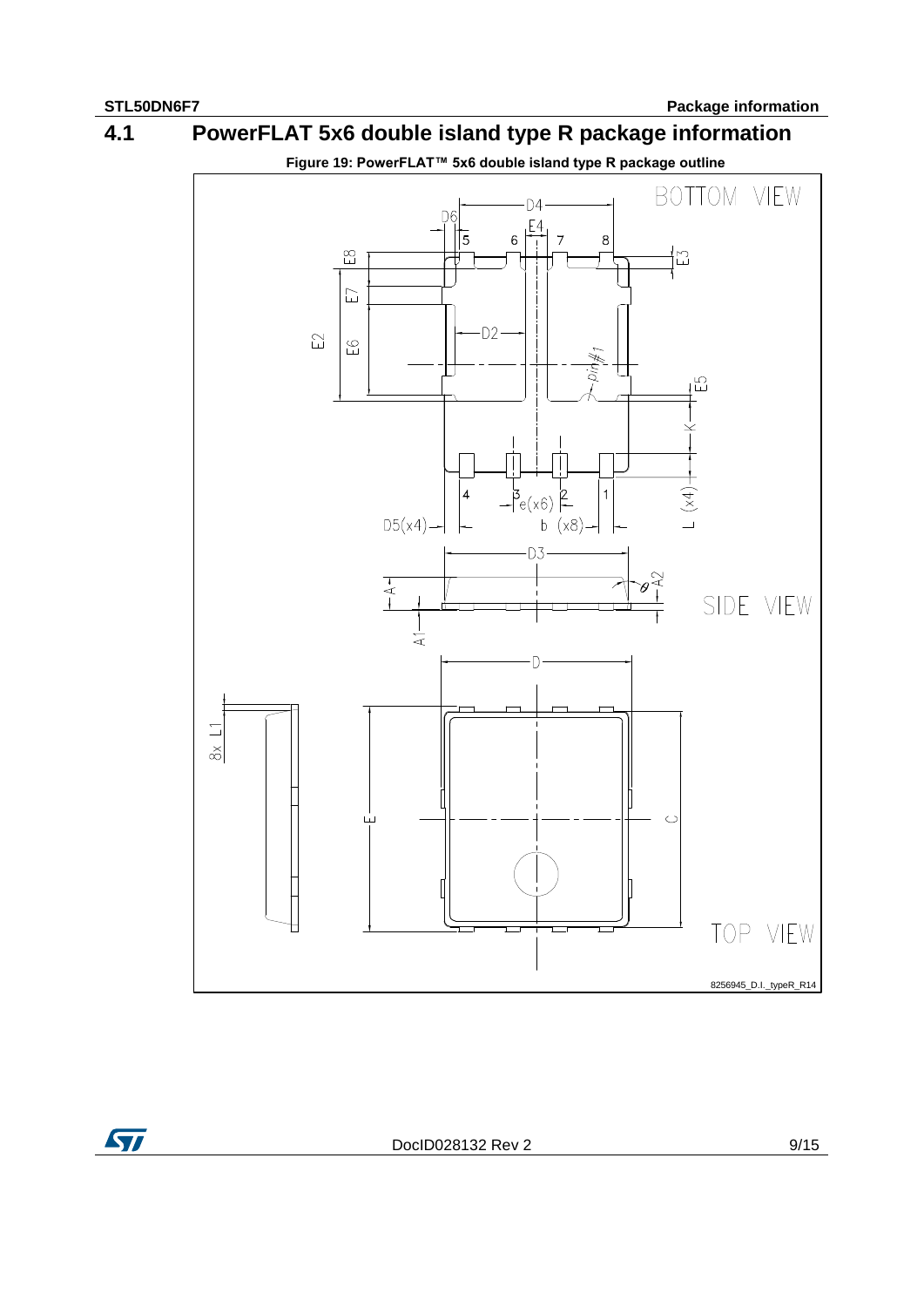## **Package information STL50DN6F7**

| Table 8: PowerFLAT™ 5x6 double island type R mechanical data |             |       |              |
|--------------------------------------------------------------|-------------|-------|--------------|
| Dim.                                                         |             | mm    |              |
|                                                              | Min.        | Typ.  | Max.         |
| A                                                            | 0.80        |       | 1.00         |
| A <sub>1</sub>                                               | 0.02        |       | 0.05         |
| A2                                                           |             | 0.25  |              |
| $\sf b$                                                      | 0.30        |       | 0.50         |
| C                                                            | 5.80        | 6.00  | 6.20         |
| D                                                            | 5.00        | 5.20  | 5.40         |
| D <sub>2</sub>                                               | 1.68        |       | 1.88         |
| D <sub>3</sub>                                               | 4.80        | 5.00  | 5.20         |
| D <sub>4</sub>                                               | 4.05        | 4.20  | 4.35         |
| D <sub>5</sub>                                               | 0.25        | 0.40  | 0.55         |
| D <sub>6</sub>                                               | 0.15        | 0.30  | 0.45         |
| e                                                            |             | 1.27  |              |
| E                                                            | 5.95        | 6.15  | 6.35         |
| E <sub>2</sub>                                               | 3.50        |       | 3.70         |
| E <sub>3</sub>                                               | 0.20        | 0.325 | 0.45         |
| E4                                                           | 0.55        |       | 0.75         |
| E <sub>5</sub>                                               | 0.08        |       | 0.28         |
| E <sub>6</sub>                                               | 2.35        |       | 2.55         |
| E7                                                           | 0.40        |       | 0.60         |
| E8                                                           | 0.75        | 0.90  | 1.05         |
| L                                                            | 0.60        |       | 0.80         |
| L1                                                           | 0.05        | 0.15  | 0.25         |
| Κ                                                            | 1.275       |       | 1.575        |
| θ                                                            | $0^{\circ}$ |       | $12^{\circ}$ |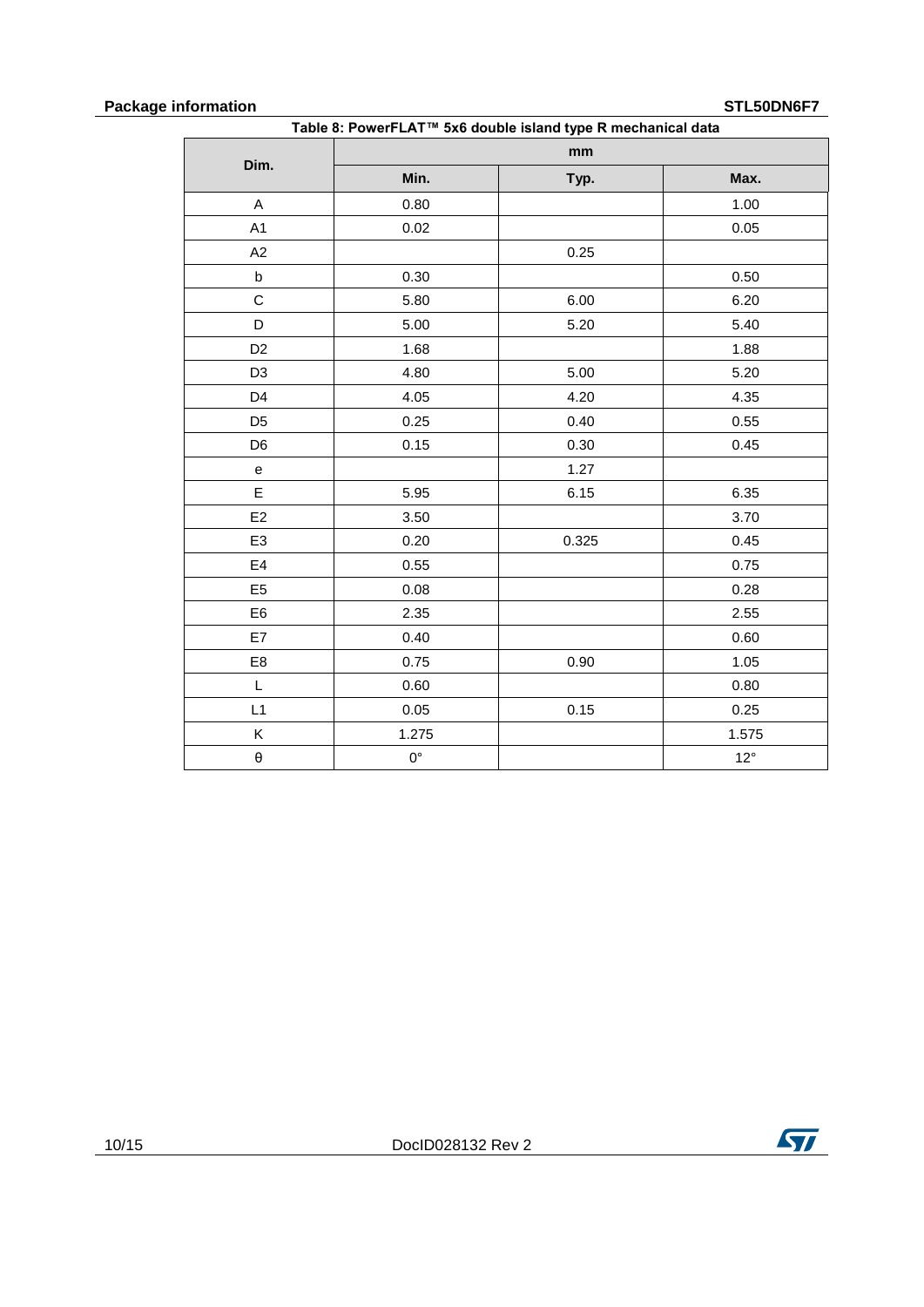**STL50DN6F7 Package information**





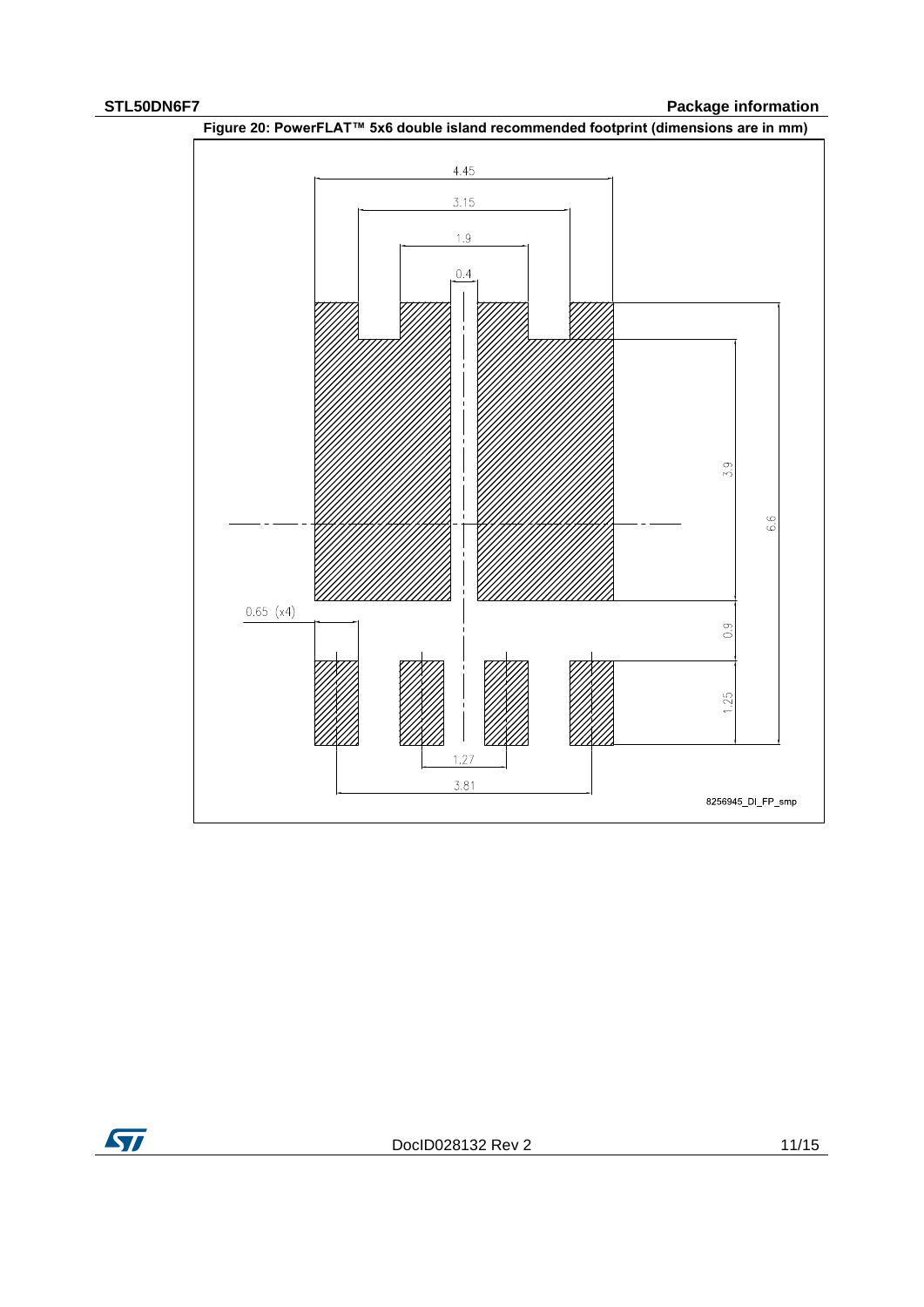# **4.2 PowerFLAT™ 5x6 packing information**

<span id="page-11-0"></span>

**Figure 22: PowerFLAT™ 5x6 package orientation in carrier tape**



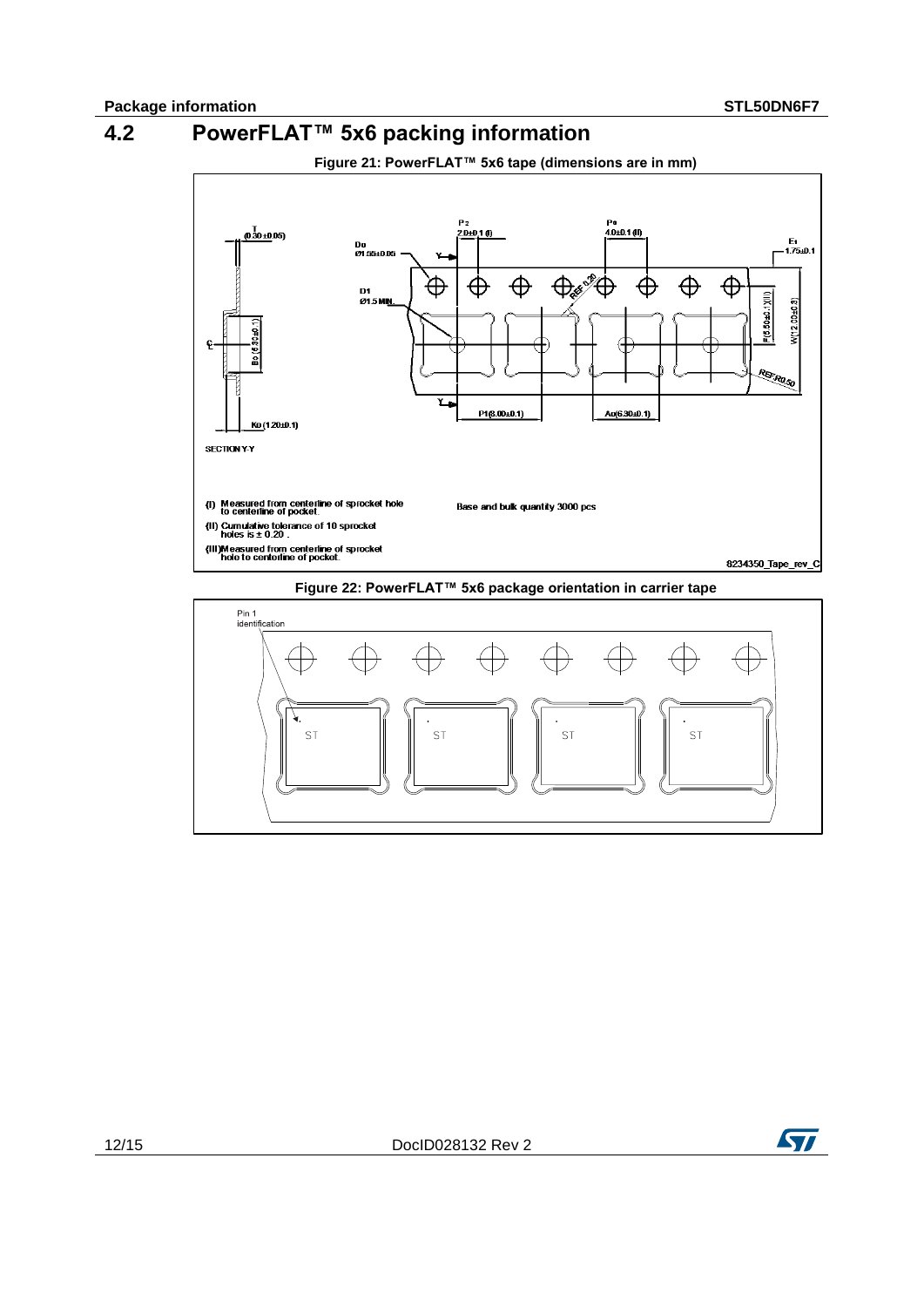## **STL50DN6F7 Package information**



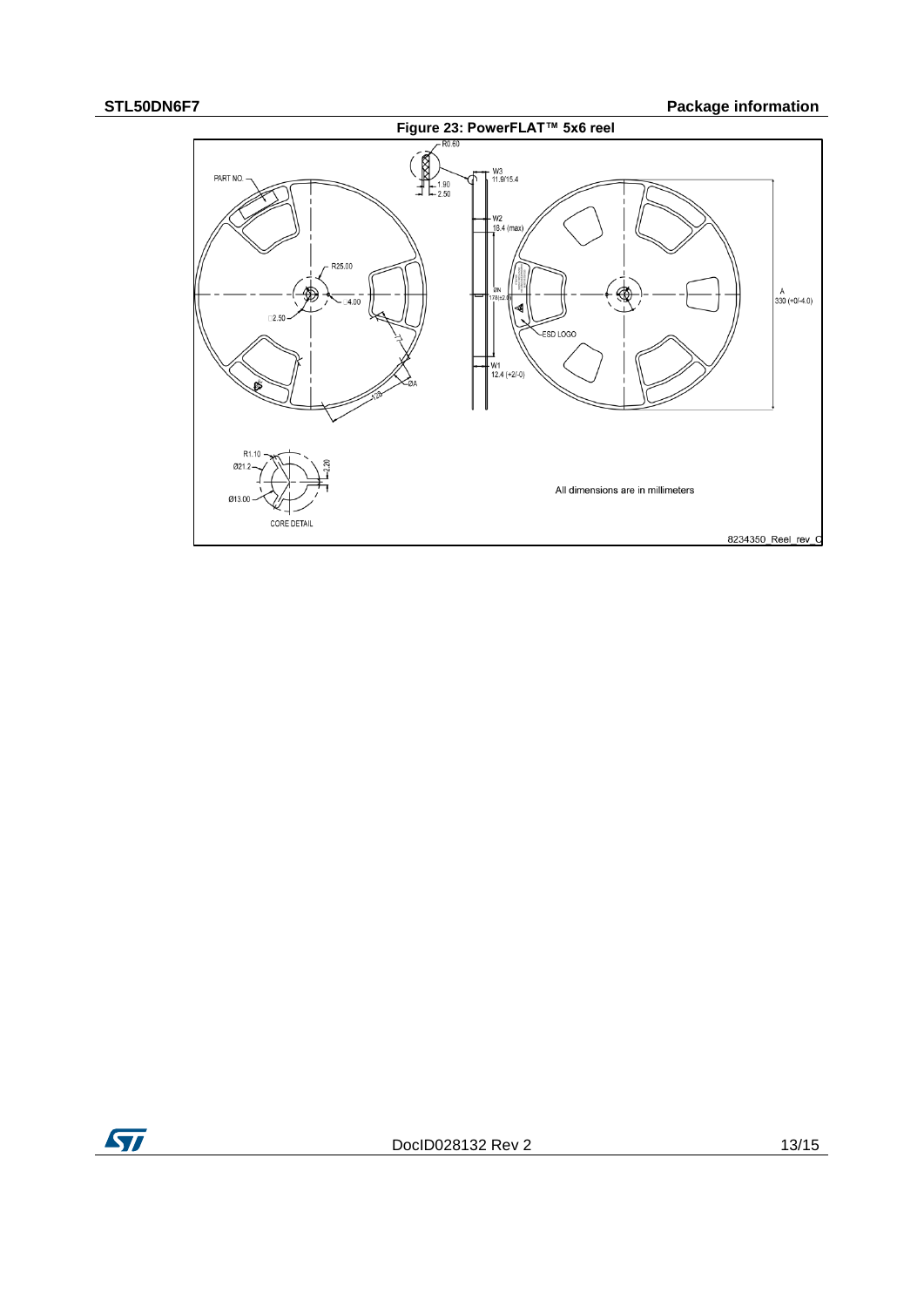# **5 Revision history**

**Table 9: Document revision history**

<span id="page-13-0"></span>

| Date        | <b>Revision</b> | <b>Changes</b>                                                                                                                                                                                                                                                                            |
|-------------|-----------------|-------------------------------------------------------------------------------------------------------------------------------------------------------------------------------------------------------------------------------------------------------------------------------------------|
| 17-Jul-2015 |                 | First release.                                                                                                                                                                                                                                                                            |
| 13-Nov-2015 | 2               | Document status promoted from preliminary to production data.<br>Updated title and features in cover page.<br>Updated Table 2: "Absolute maximum ratings" and Section 4:<br>"Electrical characteristics"<br>Added Section 4.1: "Electrical characteristics(curve)"<br>Minor text changes. |